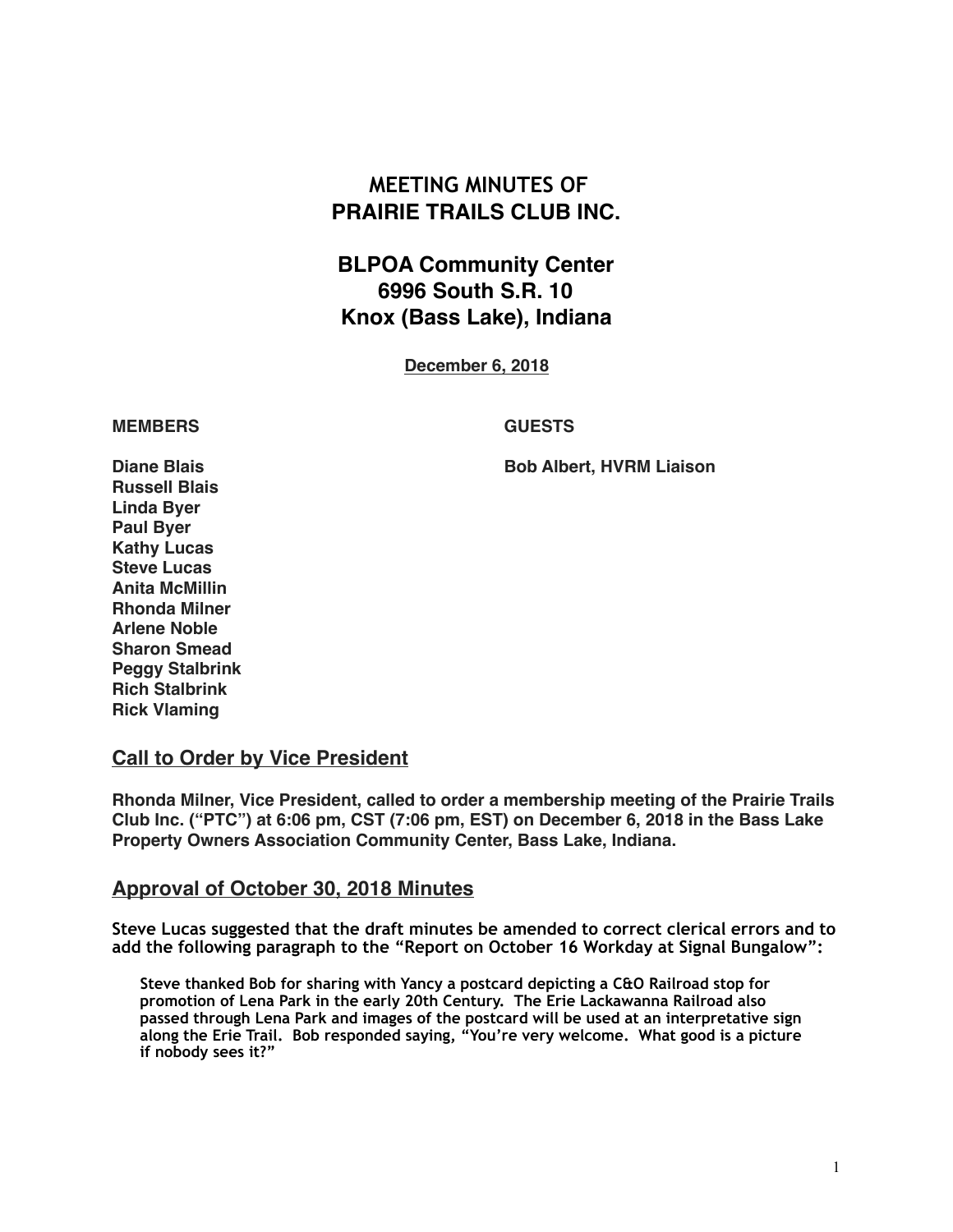**Steve added that the C&O Railroad passed through the southern half of an addition that formed what was promoted as the new town of Lena Park. The Erie Lackawanna Railroad passed through the northern edge.** 

**Paul Byer moved to approve the minutes of the October 30, 2018 meeting with the changes Steve suggested. Russell Blais seconded the motion. The motion carried.** 

## **Treasurer's Report**

**Kathy Lucas circulated a written copy of the Treasurer's Report. Steve suggested that the report be later updated through the year's end. Following is an updated version through**  *December 31, 2018***:**

### **1) First Farmers Bank & Trust (FFBT)**

Balance forward from 10/30/18 **\$ 18,192.17**

#### INCOME

| 10/31/18 Deposit<br><b>Buckeye Partnership (Bruce's match)</b>    | 600.00    |
|-------------------------------------------------------------------|-----------|
| 10/31/18 Deposit<br>Naylor Pipe (Russ, Naylor Board Member)       | 400.00    |
| 12/10/18 Deposit<br>Arlene & Al Noble (Bench + \$25 donation)     | 375.00    |
| 12/12/18 Deposit<br>Mitchel-Kane Charitable Fund (donation)       | 2,000.00  |
| 12/18/18 Deposit<br>Rich & Peggy Stalbrink (Bench)                | 350.00    |
| 12/18/18 Deposit<br>Steve & Kathy Lucas (Bench)                   | 350.00    |
| INCOME THROUGH 12/31/18                                           | 4,075.00  |
| <b>EXPENSES-</b>                                                  |           |
| 11/13/18 Check #1020<br>OTES: "You are Here" signs                | $-350.00$ |
| 11/14/18 Check #1019<br>Bruce reimbursement: bridge-work supplies | $-82.18$  |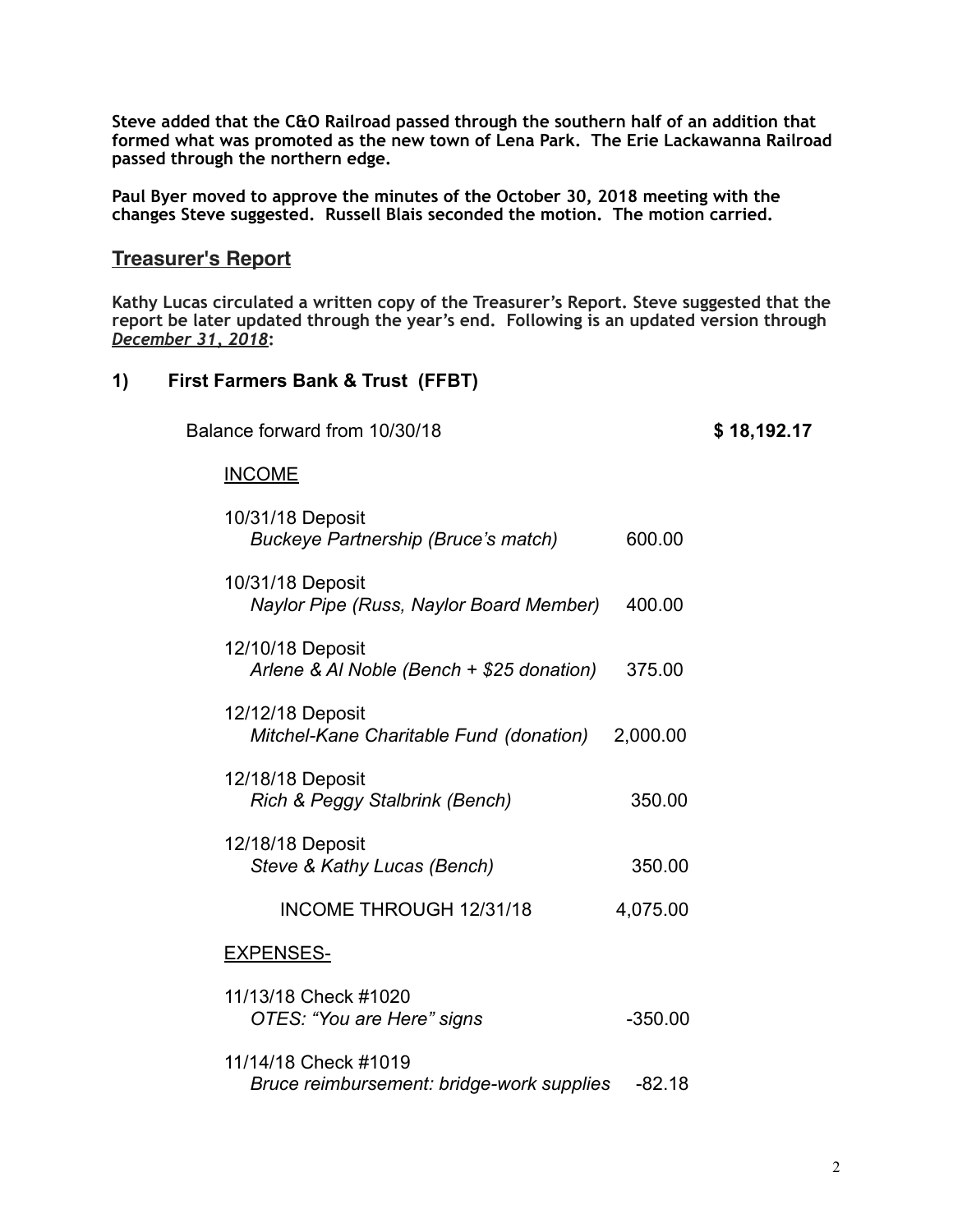| Ending FFBT balance as of 12/31/18                                                   |             | \$20,021.47 |
|--------------------------------------------------------------------------------------|-------------|-------------|
| Total Transactions                                                                   | \$1,829.30  |             |
| EXPENSES THROUGH 12/31/18.                                                           | $-2,245.70$ |             |
| 12/31/18 Check #1028<br>TCS for additional discounted posts                          | $-105.00$   |             |
| 12/17/18 Check #1027<br>P. Byer cement reimbursement to set sign posts               | $-34.60$    |             |
| 12/11/18 Check #1025<br>TCS plank bridge signs & 8-ft posts                          | $-313.92$   |             |
| 12/11/18 Check #1022<br>OTES for USBR35/ADT signs on trail                           | $-360.00$   |             |
| 11/29/18 Check #1024 (+ 500 lbs. plastic lids)<br>Green Tree Recycling: five benches | $-825.00$   |             |
| 11/21/18 Check #1023<br>Precept Partners.: Web w QR to new signs -175.00             |             |             |

# 2**) Northern Indiana Community Foundation (NICF) 3,929.84**

**Total of 2 accounts**: **\$23,951.51**

**Kathy also provided an update effective December 6, 2018 on PTC Restricted Funds and Unrestricted Funds. With further updates to December 31, 2018, Restricted Funds are these:** 

| Luminous Fund Grant 1         | Signage on S13, a Bass Lake Connector |                 | 386.56 (100 OTES; 50 Prec. signQR; 40 OTES;<br>TCS discounted posts) |                                            |
|-------------------------------|---------------------------------------|-----------------|----------------------------------------------------------------------|--------------------------------------------|
| Luminous Fund Grant 2         | Signage on S13 incl. "You are Here"   | 5,000.00        |                                                                      |                                            |
| Hardesty Memorial Grant       | Wayfinding and Interpretive Signage   |                 | 8,627.28 (250 OTES; & 125 Prec. signQR; 320                          |                                            |
|                               |                                       |                 | OTES; 265.68 OTES; 34.60 P Byer))                                    |                                            |
| Wine Timers Donation          | K. Wittig Memorial Bench              |                 |                                                                      | 0.00 (COMPLETED: bench & plaque installed) |
| <b>K&amp;S Lucas Donation</b> | K. Wittig Memorial Bench/Landscaping  | 100.00          |                                                                      |                                            |
| Jain Trucking                 | "Funds go towards picnic tables"      | 100.00          |                                                                      |                                            |
| <b>KVREMC</b>                 | Bike racks                            |                 | 1000.00 [SCILL Check #1026 pending 1000.00]                          |                                            |
| A & A Noble [new]             | Noble Bench                           | 350.00          |                                                                      |                                            |
| R & P Stalbrink [new]         | <b>Stalbrink Bench</b>                | 350.00          |                                                                      |                                            |
| S & K Lucas [new].            | Lucas Bench                           | 350.00          |                                                                      |                                            |
|                               |                                       |                 |                                                                      |                                            |
|                               | <b>RESTRICTED TOTAL</b>               | 16,263.84       |                                                                      |                                            |
|                               |                                       |                 |                                                                      |                                            |
| <b>SUMMARY OF ACCOUNTS</b>    |                                       | <b>SUBTOTAL</b> | <b>RESTRICTED</b>                                                    | <b>UNRESTRICTED</b>                        |
| <b>FFBT</b>                   |                                       | 20,021.47       | 16,263.84                                                            | 3,757.63                                   |
| <b>NICF</b>                   |                                       | 3,929.84        |                                                                      | 3,929.84                                   |
|                               | TOTAL                                 | 23,951.31       | 16.263.84                                                            | 7.687.47                                   |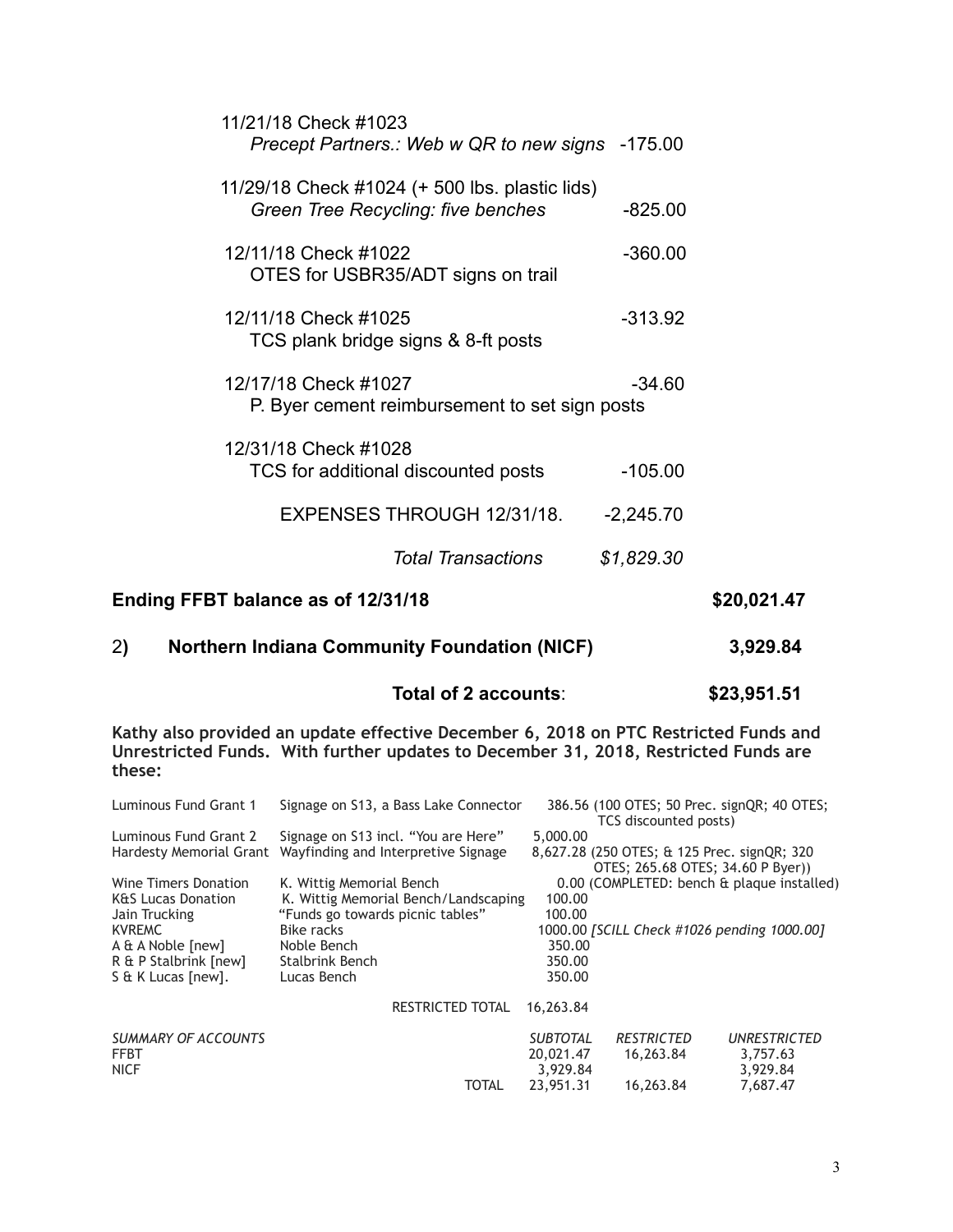**Diane Blais moved to approve the Treasurer's Report including update of restricted and unrestricted funds. Peggy Stalbrink seconded the motion. The motion carried.** 

#### **Grant Applications Submitted in November**

**Kathy reported upon grant applications she completed for the PTC in November:**

- **(1)On November 7 she sent a grant application to the Luminous Fund seeking \$5,000 as a potential match for Governor Eric Holcomb's Next Level Connections Program (the "NLCP") to advance trail expansion and connectivity.**
- **(2)On November 8 she completed an online grant application to the Indiana Greenways Foundation Board seeking \$5,000 as a potential match for the NLCP.**
- **(3)On November 25 she completed an online grant application to America Walks. This program supports projects to create healthy, active and engaged places to live, work and play. With the email she sought \$1,500 to fund science and education elements of a grant sought from Kankakee Valley REMC. Earlier this year, the utility awarded the PTC a grant for the construction and placement of bike racks but did not approve a funding request for trails, kiosks and nature kits.**

**Sharon Smead asked what would happen if an award is made by the Luminous Fund or the Greenways Foundation but PTC's effort with the NLCP fails. Kathy responded the PTC would request the grantor to approve a change of purpose.**

**Russ asked about funding for a bike repair station. Steve responded the PTC did not achieve consensus on funding for this purpose during the October 30 meeting and asked that Kathy use her discretion in developing grant applications. The applications were due in November before the PTC was scheduled to meet again. The only grant that seemed a possible fit for a bike repair station was one from the Greenways Foundation. Even in this instance, the amount of funding required and the grantor's mission made approval of an NLCP match seem more likely. But he urged that a bike repair station should remain in the discussion for a future grant application.**

**Linda Byer said grant funding is available through the "Indiana Native Plant & Wildflower Society"—to be renamed on January 1 the "Indiana Native Plant Society" (or "INPS"). According to the INPS website, the organization funds two grant programs, each with its own emphasis, application process and timelines. Letha's Youth Outdoors Fund seeks to bond children with nature by supporting travel to natural areas with guidance by knowledgable leaders. Grant applications are accepted on a rolling basis. The INPS Biodiversity grants support research, demonstration gardens, and land management or conservation. The submission deadline for this grant is October 1, and the results are announced in early November.**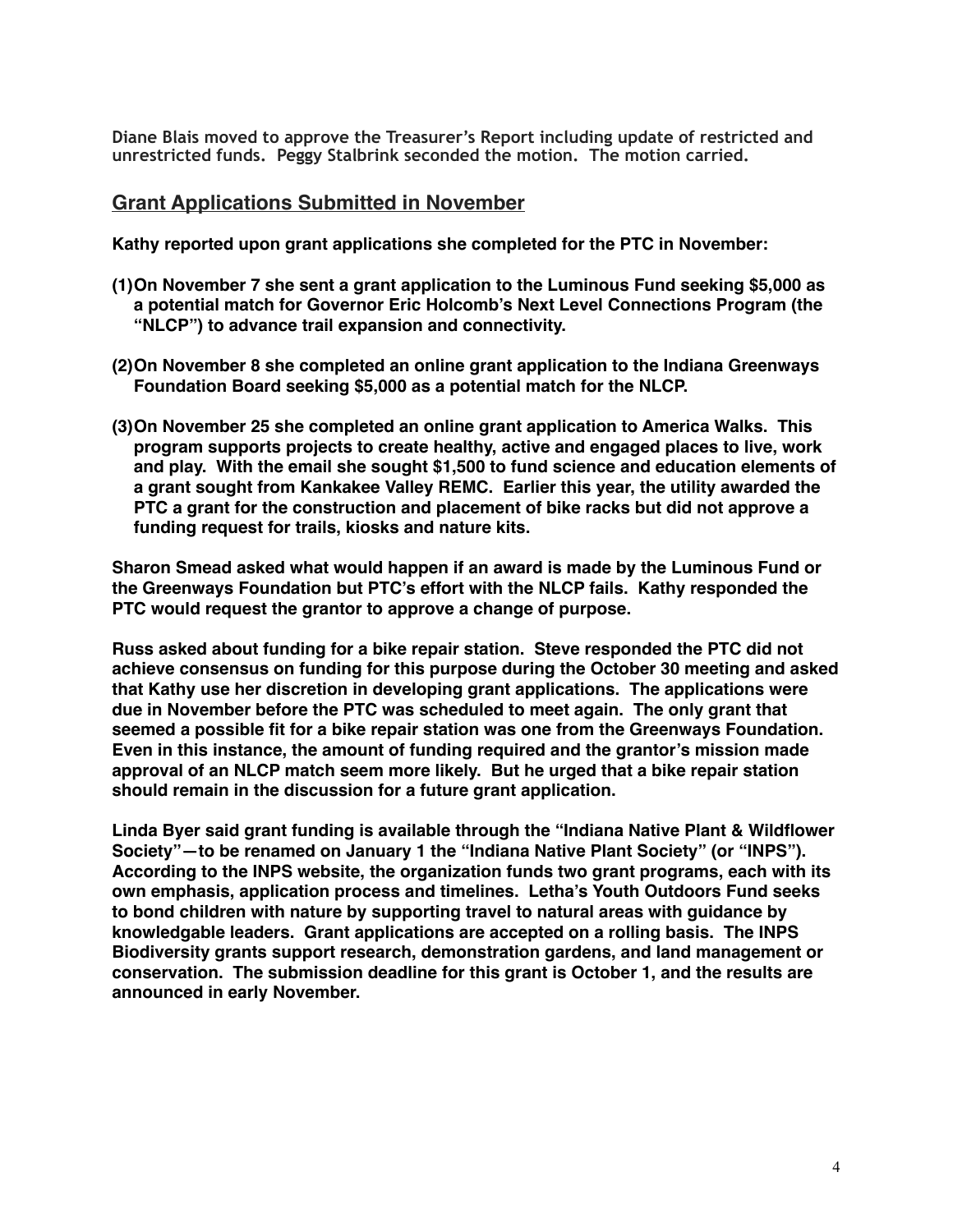# **Election of Three Members to Board of Directors**

**Steve said the PTC's Board of Directors are elected in the membership's final meeting of the calendar year. Four Board members are elected in odd years and three in even years. Each board member serves for a term of two years. Carolla Heilstadt, Sharon Smead, Peggy Bohac and Steve were elected in 2017. Bruce Fingerhut, Karen Wittig and Donna Osborne were elected in 2016 and their terms are set to expire.** 

**Steve said Bruce informed him he wishes to stand for reelection. Diane Blais expressed a willingness to serve and his understanding is that Peggy Stalbrink may also be willing. He asked Peggy if that was so and she responded it was. Steve then nominated Bruce, Diane and Peggy for the Board of Directors. He said any other PTC member could also be placed in nomination or could express an interest in serving. No other was nominated or volunteered to serve.**

**Anita McMillin moved the nominations be closed and that Bruce Fingerhut, Diane Blais and Peggy Stalbrink be elected to the Board of Directors. Arlene Noble seconded the motion. The motion carried.**

## **Report of Evansville Trip for Lids-to-Benches Initiative**

**On November 28, Russ and Rick Vlaming drove Rick's van, loaded with more than 500 pounds of lids, to Green Tree Plastics in Evansville. Steve and Kathy joined them at Green Tree Plastics in the afternoon. The journey was in support of the ABC Partnership Program to exchange recycled lids for benches with participation of school children. On July 14, youth from the "Bass Lake Beach Brigade" sorted and weighed lids collected in Starke County and otherwise by our members and supporters.** *PTC Minutes (July 25, 2018)***.**

**Russ said that on delivery of the lids to Green Tree Plastics, "we learned that a few of our lids no longer qualified" for the ABC Partnership Program. By hand, Green Tree Plastics staff and the four of us from the PTC removed mostly nonprescription medicine bottles with resin identification code (1). Only resin identification codes (2), (4) and (5) qualify. He said the experience underlines the importance of careful sorting before any future lids-to-benches initiative with Green Tree Plastics. In the end, though, "we had more than enough lids to qualify for the weight needed" for the five green benches the PTC had purchased.**

**Russ and Rick returned to Bass Lake with four of the benches. The fifth would not fit in Rick's van, so Steve and Kathy brought it back to their Bass Lake cottage.** 

**Arlene Noble had said during our October meeting that she would sponsor a bench to be placed at the northwest quadrant of C.R. 300 East and the Erie Trail. She brought a \$375 check to the December meeting to reserve one of the new benches. \$350 was for the reservation and \$25 a donation. Arlene asked that this bench contain a plaque stating "For the Love of the Trail". Three other groups expressed the intent to forward \$350 to reserve a bench: (1) Rich and Peggy; (2) Sharon on behalf of the Marshall County Horse Association; and (3) Steve and Kathy for the intended interpretative site at Lena Park. The fifth bench brought from Evansville on November 28 is yet unsponsored.**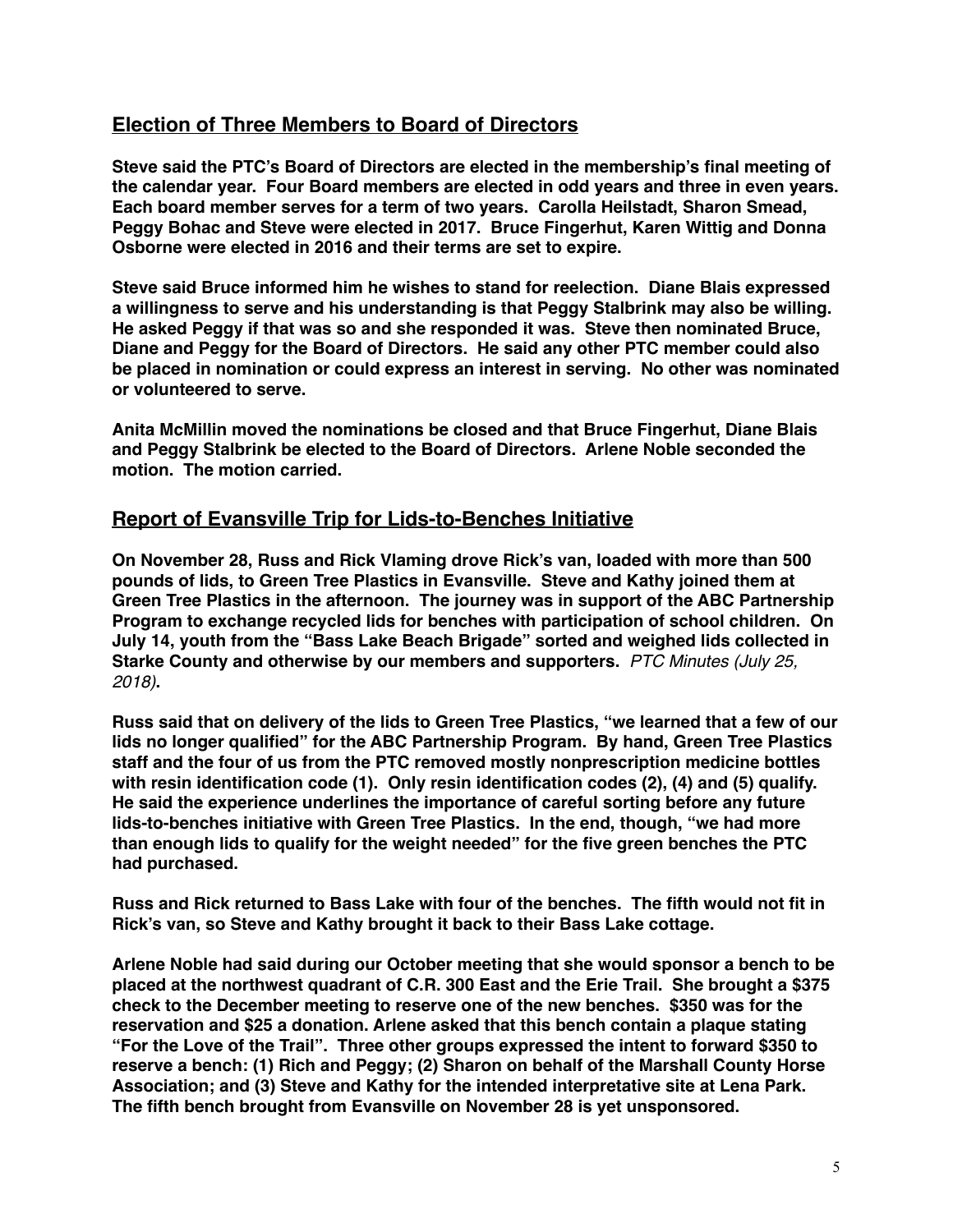**Kathy thanked Rick for supplying his van and Russ and him for making the long round trip to Evansville and back. She also expressed her appreciation to Sharon for offering her vehicle for the trip.**

# **Report on Sign Placement by Starke County Highway Department**

**Steve said in October the Starke County Highway Department had begun repairing and replacing trail signs at county road intersections. These activities were funded by the Hardesty Memorial Endowment and the Luminous Foundation. With Starke County Commissioners approval, the Highway Department included sign and post purchases as part of its comprehensive signage bidding process, obtained utility clearances, and also performed installation.**

**Highway Superintendent Rik Ritzler assigned Louis Summerfield to this signage project. To better identify sign placement locations, Louis and Steve toured intersections and county share-the-road connectors approved by the Starke County Commissioners. The intersection sign repairs and replacements are completed. Additional signage has been placed at some intersections to cause improved consistency and safety. An example is at the intersection of C.R. 100 West where single warning signage is now augmented to double warning signage consistent with other intersections. New signs typically are also larger than those replaced, and they meet new INDOT "reflectorization" standards.** 

**Below facing east is the crossing on C.R. 800 South, a location where trail signage was formerly degraded. Posts had part or all safety information missing, and some posts were bent. The site has been remediated. In the foreground of the image below is an original bicycle sign which now includes a 100-foot warning sign on a vertical post. In the background at trail's edge is a new sign.**

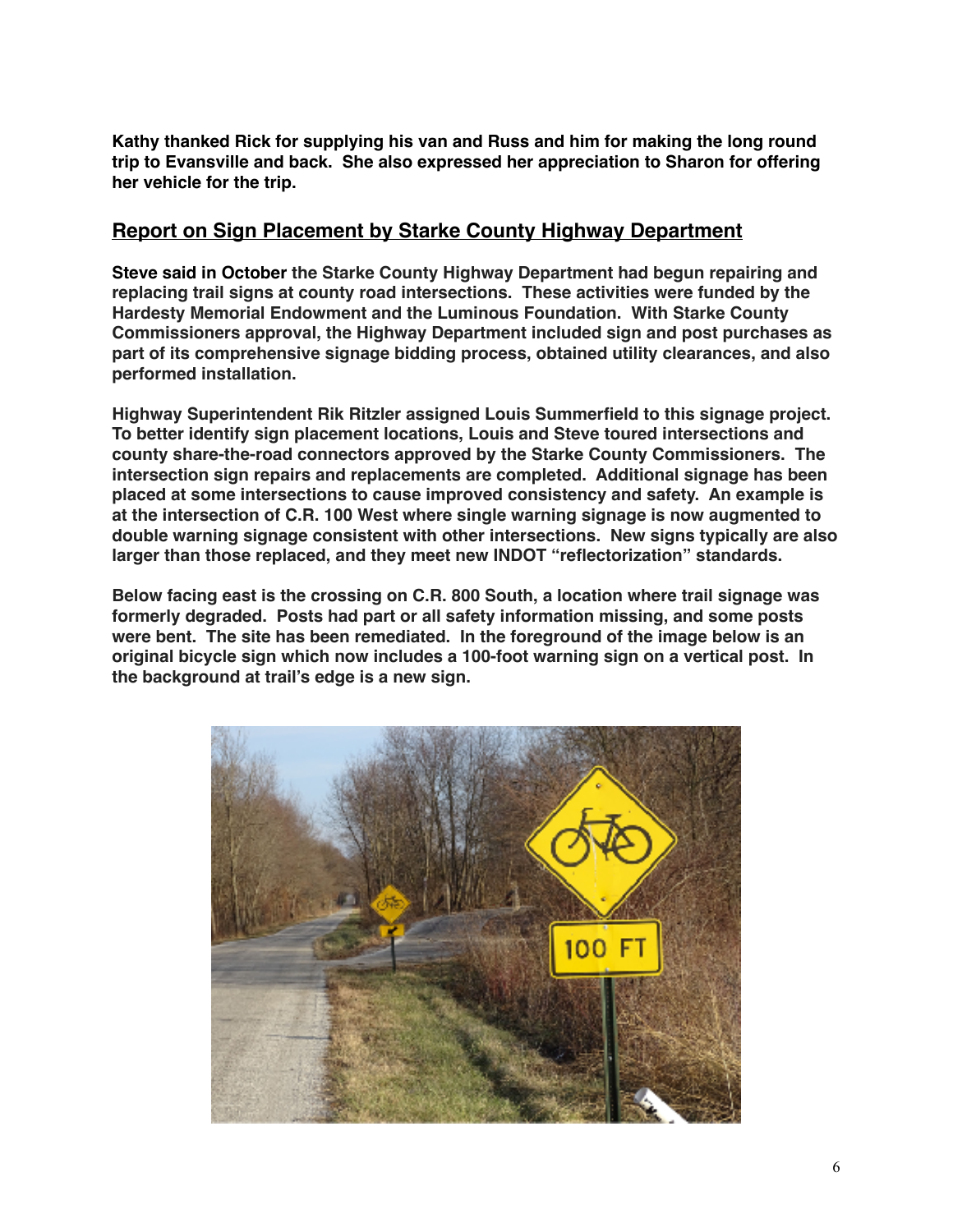**The next image is a close-up of the sign depicted in the background of the prior image. The new sign is larger than what was placed when the Erie Trail was constructed and also meets new reflectorization standards. The improved new sign was placed closest to the intersection—as Louis Summerfield quipped "where the action is".**



**The Highway Department is beginning to place Share-the-Road signs on the Connectors. The signs apply the new reflectorization standards. Below is the image of a sign taken on the portion of Range Road designated as Connector S-9.**

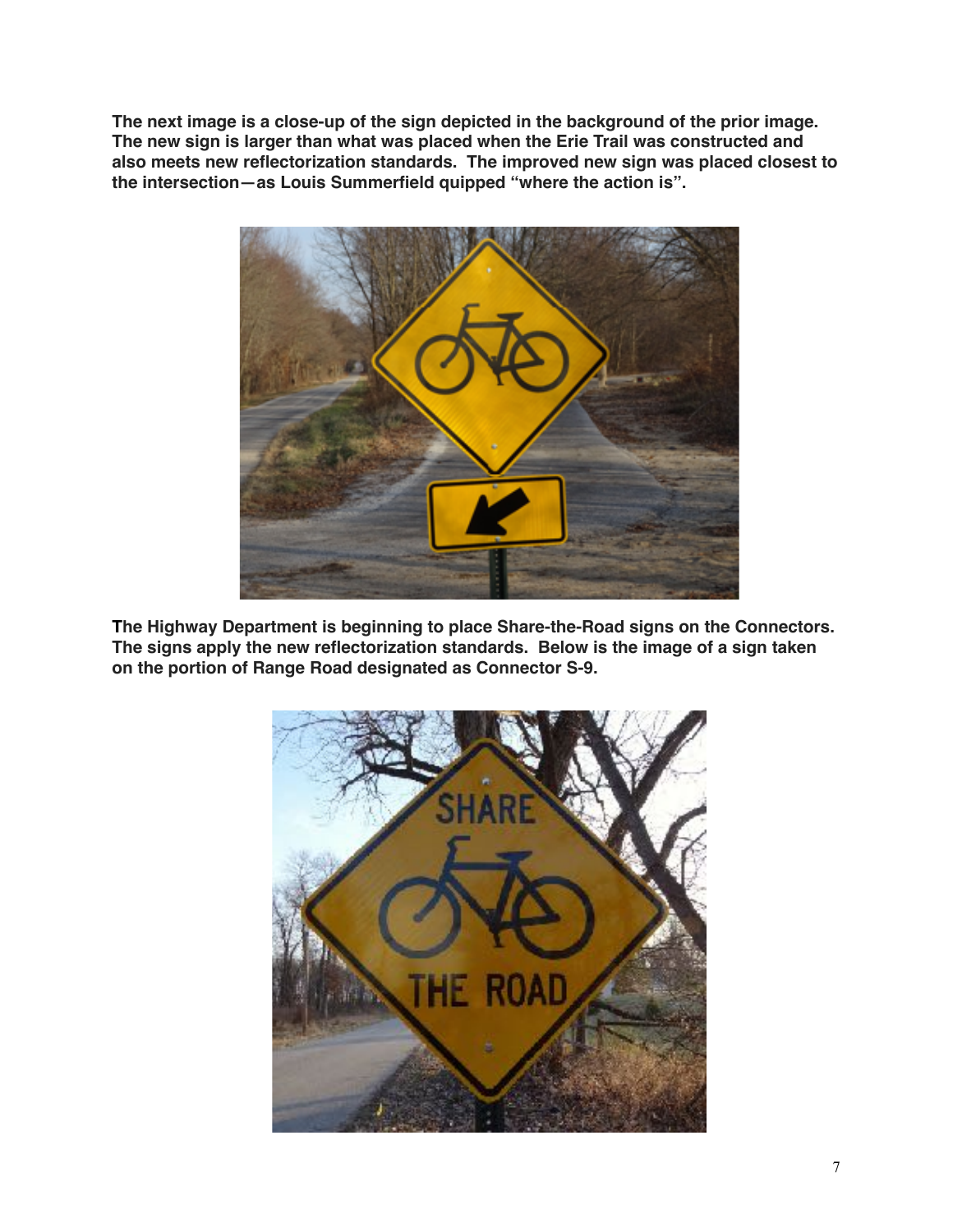# **Update on You are Here Signage**

**Yancy Lucas designed "you-are-here" signs for placement at seven locations on the Erie Trail and Connector S-11. Each shows a unique reference for the site where it is to be placed, but the signs are otherwise identical. The signs include a new QR Code that links directly to a new "Maps" category on the PTC's website. The Maps category is at <https://www.prairietrailsclub.org/maps> The website includes a map similar to the youare-here signs (but without the "you-are-here" reference) and a second map with broader geographic coverage in Starke County including the American Discovery Trail and US Bike Route 35. Both online maps are easily printed.** 

**Generous grants from the Hardesty Memorial Endowment and the Luminous Fund made this initiative possible. Signs were printed by OTES in North Judson.**

**Steve brought one "you-are-here" sign to the meeting. Using her cell phone, Kathy demonstrated nearly instantaneous QR Code connectivity to the new Maps category on the PTC website. Rick volunteered to use the you-are-here sign as a template for framing and erection of each of these seven signs.**

## **Update on Concepts to Develop the Signal Bungalow Site**

**In August, the PTC made the signal bungalow east of C.R. 200 East a contingent fourth priority for the development of informational signage.** *PTC Minutes (August 21, 2018)***. Bruce later day-lighted the site. His efforts were augmented during the PTC's October 16 workday. Bob Albert, HVRM Liaison, said interpretive signage for the site was a good idea. He suggested the site would be a good location for a bicycle repair station. He said HVRM documentation was not as good on the Erie Lackawanna Railroad as on other local rails, but he would research the subject.** *PTC Minutes (October 30, 2018)***.**

**Bob reported in December that his research was productive. The signal bungalow was the control point located at mile 192.7 for the switch between single rail and double rail traffic. To the west there were two rails and to the east a single rail. Trains could pass through the switch at 70 miles per hour. He referenced a photocopy of** *Powerful Diesels Ended at Huntington Pusher Service* **(February 9, 2003), pages 10 and 11:**

 **…AD [Aldine], the end of the single track district, is reached at 192.97; here there is a No. 24 turnout, and speeds up to 70** *[p. 11]* **miles an hour are permitted through the switch. Now the rich farmlands give place to woods on both sides of the tracks. At MP 194 Aldine is reached, and at MP 198 a long siding beside the westward track begins, this is the first sign of approach to North Judson.**

**Bob added that "MP" is an abbreviation for "Mile Posts". Distances on the former Erie Lackawanna were measured in miles from Marion, Ohio. The Aldine depot was located at mile 193.9. He reiterated that the signal bungalow site would be a good location for a bike repair station.**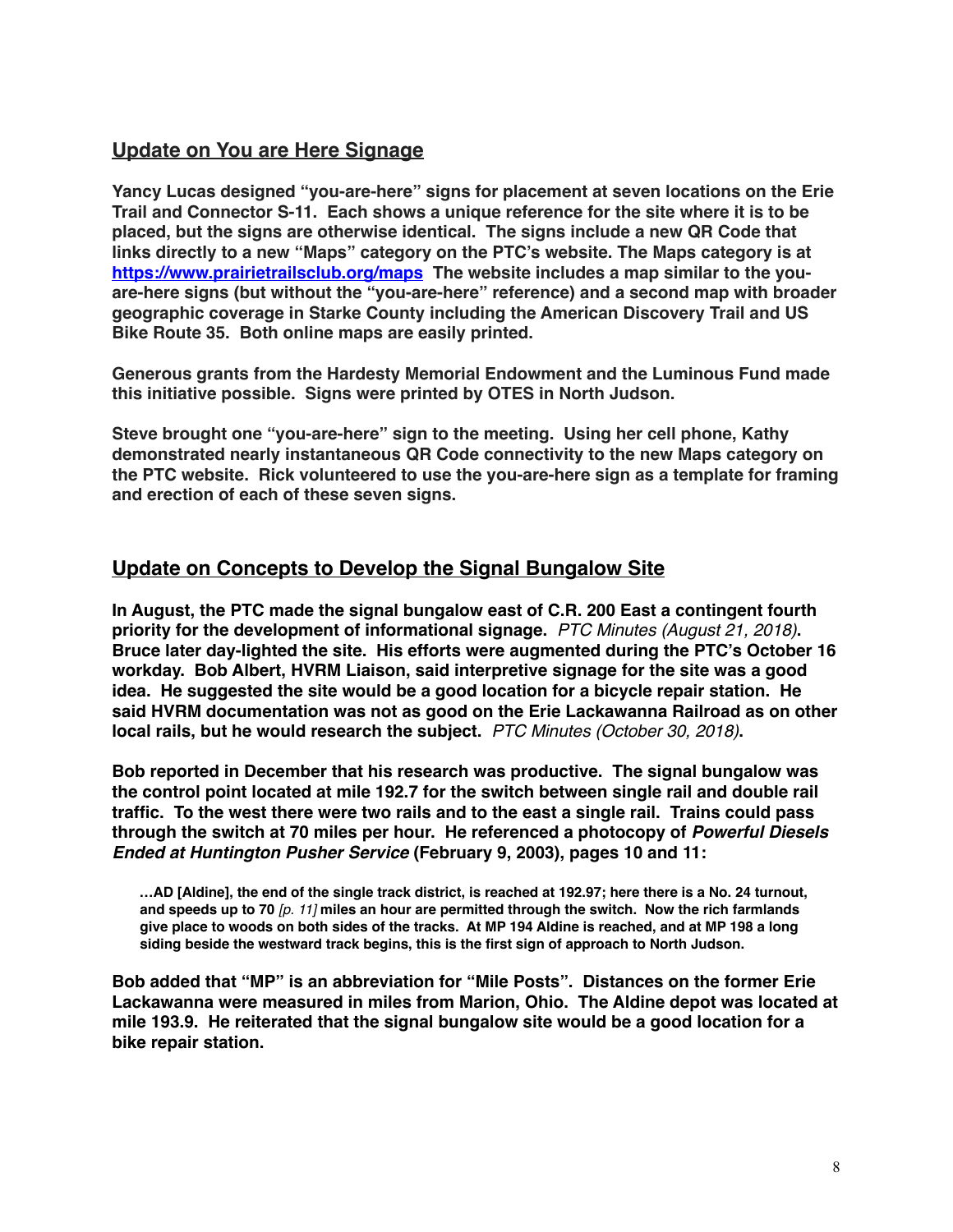# **Request for Input on Proposed Sign for Norwayne Field, North Judson**

**Bob previously identified need for a sign in downtown North Judson directing visitors to the Erie Trail. In November 2017 the PTC received conceptual approval from the North Judson Town Council and its Parks and Recreation Board for such a sign.** *PTC Minutes (February 28, 2018)***.** 

**The PTC collaborated with Andrew Rowe, North Judson Clerk-Treasurer, to determine the positioning of directional signs through the town. Signage focused primarily on the American Discovery Trail and US Bike Route 35 was developed by the PTC and erected through North Judson by municipal employees on August 9.** *PTC Minutes (August 21, 2018)***.** 

**Subject to final approval by the Town Council, a single larger sign was planned for the west side of Main Street, adjacent to Norwayne Field and readily visible from the S.R. 10 and S.R. 39 south intersection. The Clerk-Treasurer said he believed two sizes of signs should be prepared for consideration by the Town Council. This concept was shared with Amanda Brewer at OTES. She designed a proof with two alternate designs as set forth below:**